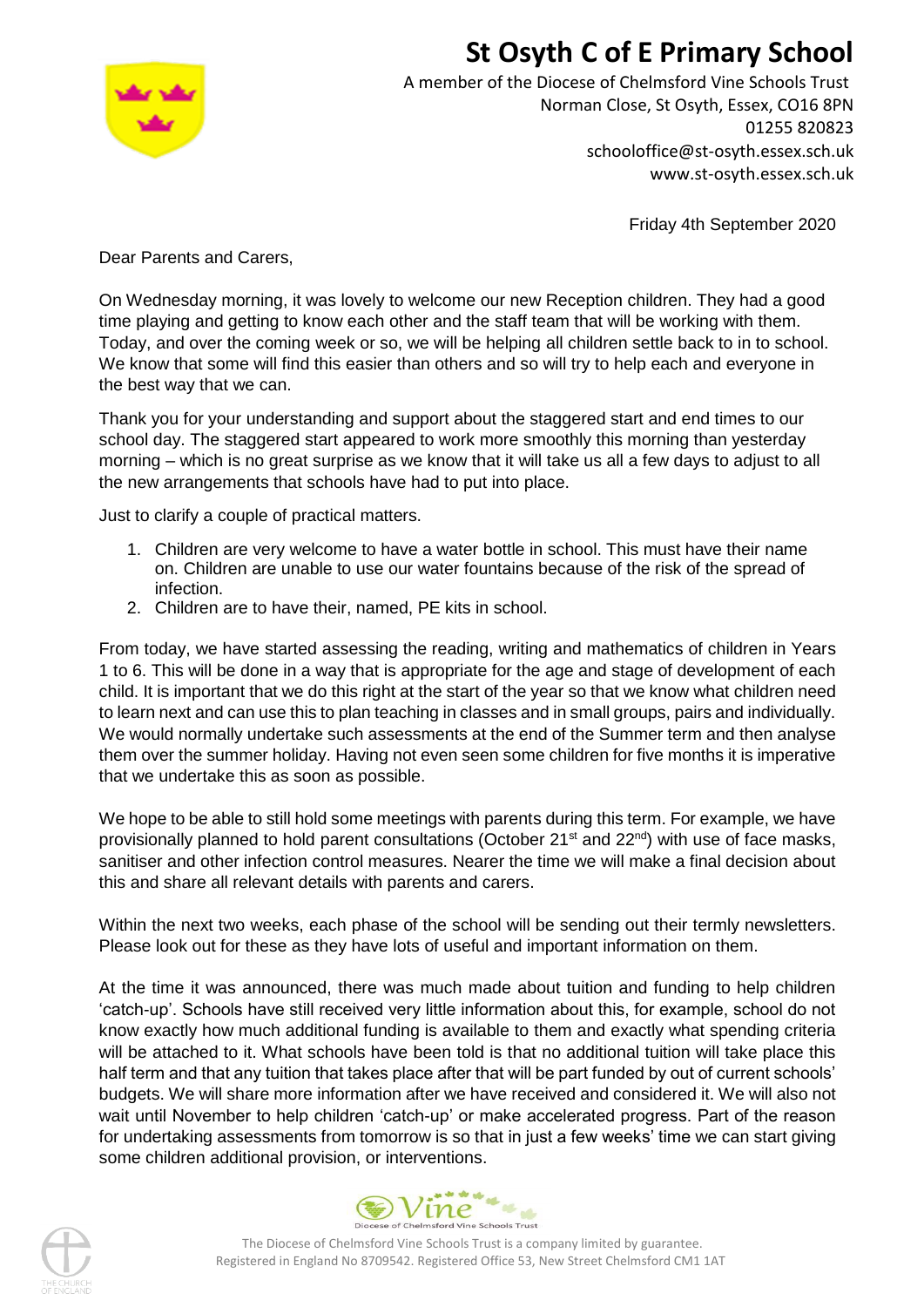As preciously shared with parents and carers, one of the changes from the start of this term, is that Mrs Levett and I are leading Mistley Norman Church of England Primary School and Nursery as well as St Osyth. During the holiday, and last term, we undertook a lot of work in preparation for this. One of the reasons for doing so is so that we can both be here at St Osyth as much as possible. Mrs Levett will continue teaching Year 6, each morning, and we will both be available to parents at the start and end of the day, as much as possible. This term, Mrs Levett will be able to do this more than me.

Our main aims continue to be to keep all children safe and happy in school and to ensure that all children make good progress, whatever their starting points. This is only possible with good partnership working by our whole school family – children, parents and staff. Mrs Levett, myself and the whole staff team look forward to working in partnership with you all over this coming year.

This morning, in worship, the children thought about how learning new things and doing new things can require us to be brave, to take risks and an acceptance that we don't get everything right first time. Mrs Levett, Miss Collins and two children showed this with learning and being able to hold one of our chickens. The children then went on to name them – Chuckles, Fries, Pepper, Lolly, Sky and Julia.



Today, all children are being given a passport of activities. This has been produced by the trust that we belong to. There is a letter, for parents, to explain everything they need to know about this passport.

Just to reiterate what I said yesterday, I have every sympathy and understanding why some parents may not yet quite be sure about some of the ways that school will be different this term - after all the risk assessment and operational plan is, by necessity, very long and there has been a long time from when a copy was first given sent to you and the start of this term. Below is some of the key practical information that parents and carers need to know and need to follow.

Yours sincerely,

M.L Cataria

Mr M Carter-Tufnell (Headteacher)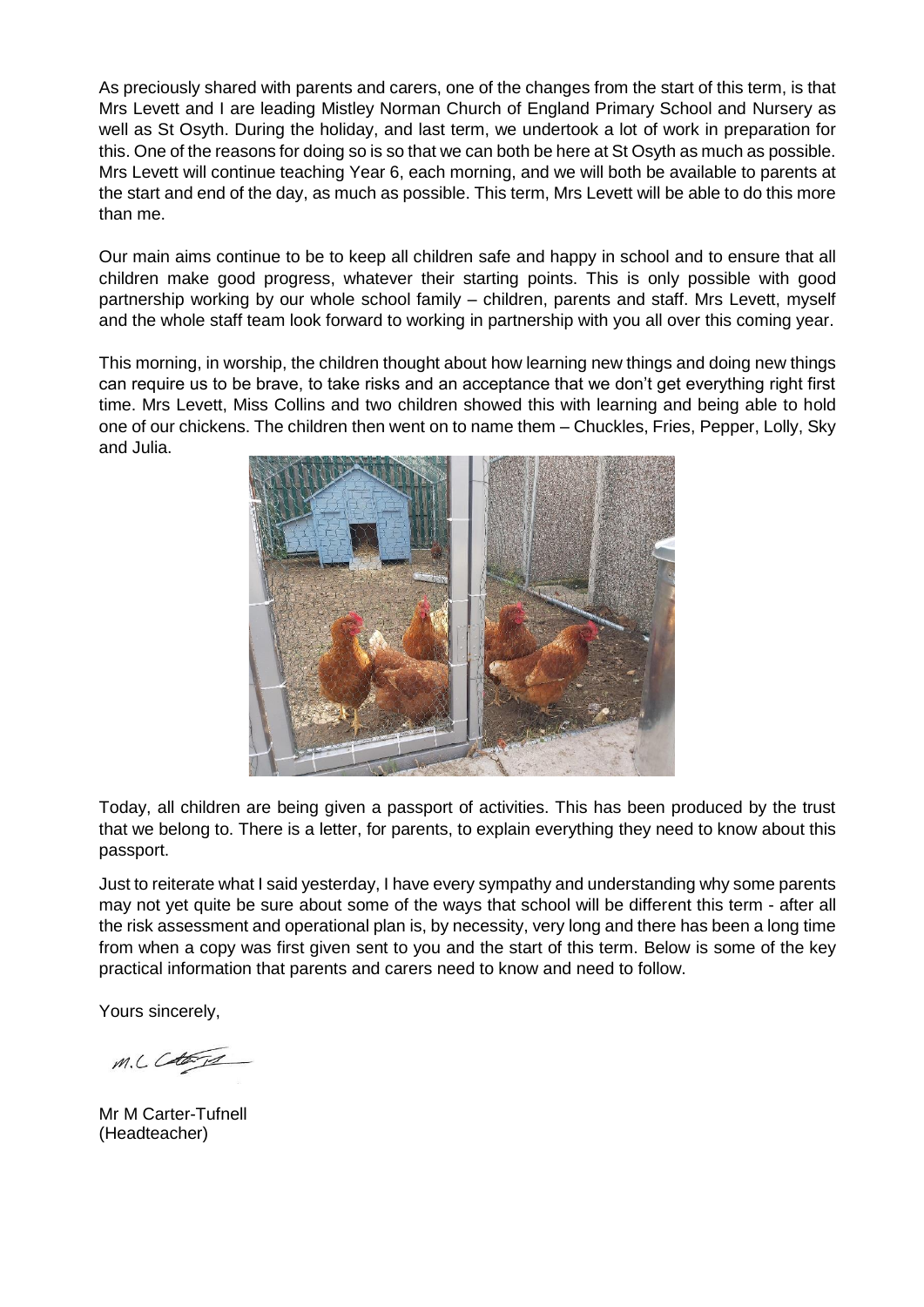## **Entry and exit on to school site at the start and end of the day.**

- One parent/carer per family, not per child, on site.
- **Arrive at allocated time, see below**. It is vital for families not to arrive before or after the allocated time.
- If there is a need to wait, then to wait 2M apart at the main gate.
- When on site, to walk 2M away from other children, parents/carers and from staff.
- Walk to their usual classroom, unless the family have been explicitly told otherwise.
- Exit the site from either the main gate or the side/back gate, into Meadow View.
- **The side/back gate, into Meadow View is only to be used for exiting the school site** – it is too narrow for two way pedestrian traffic with social distancing.
- **Families that have two or more children**, and they have different start times, **are to arrive for the earliest of the allocated start times**. These families are to first walk to the class with the earliest start time and then others in order of their start times. Staff will be in the classrooms to receive these children.

## **Collection of children at the end of the day**

- **Children to be collected at the times**, detailed below.
- Parents, when collecting more than one child, to collect the child with the earliest home time and then to wait, away from others, for the home time of the next child that they are collecting. We need to work together so that children from different bubbles and households are socially distanced.
- **No child will be released earlier than the time allocated** for their class/phase bubble.